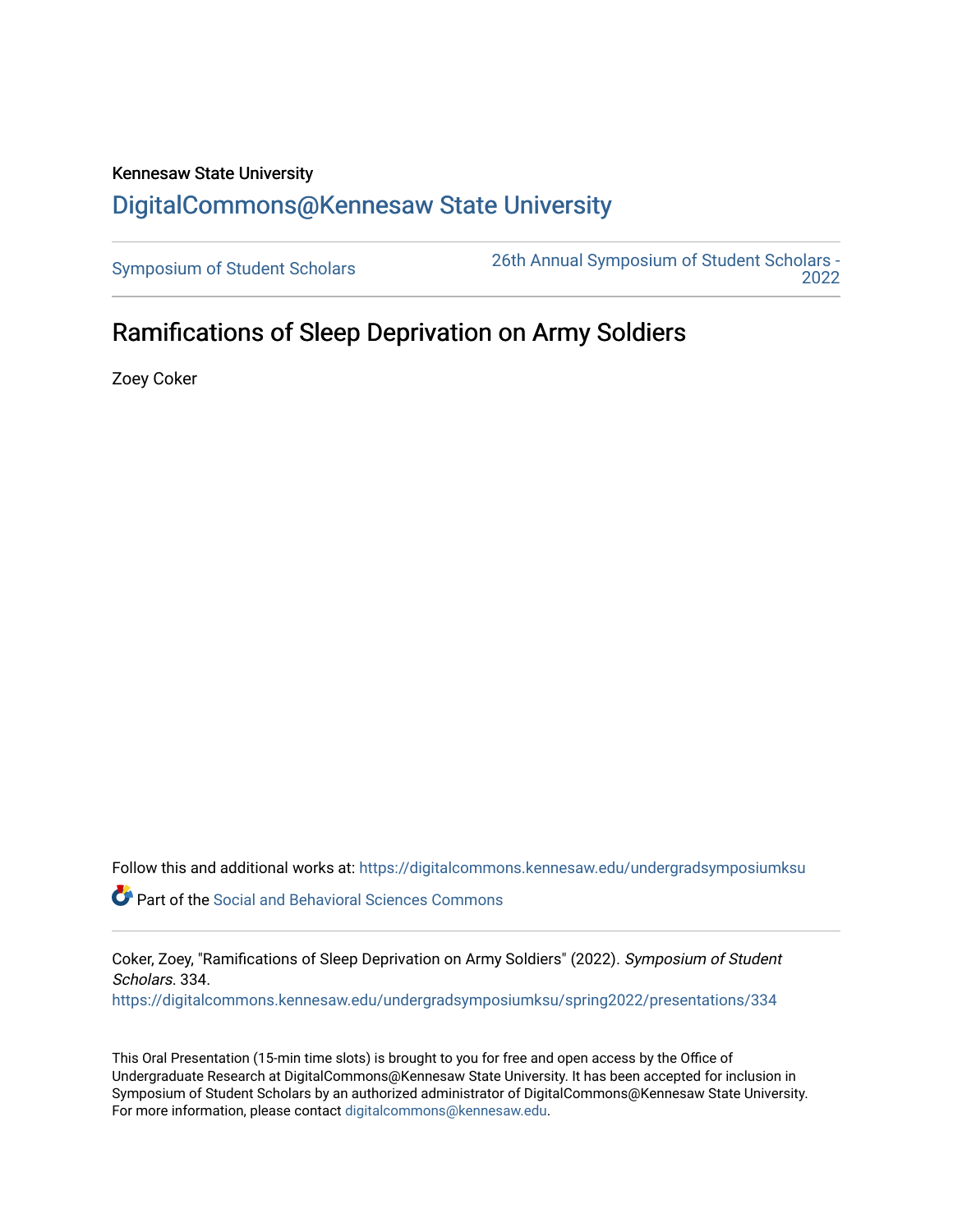## **Ramifications of Sleep Deprivation on Army Soldiers**

Zoey M. Coker

Scholar Program: Self-Regulation in Military Service Personnel

Research Mentor: Dr. Brian A Moore